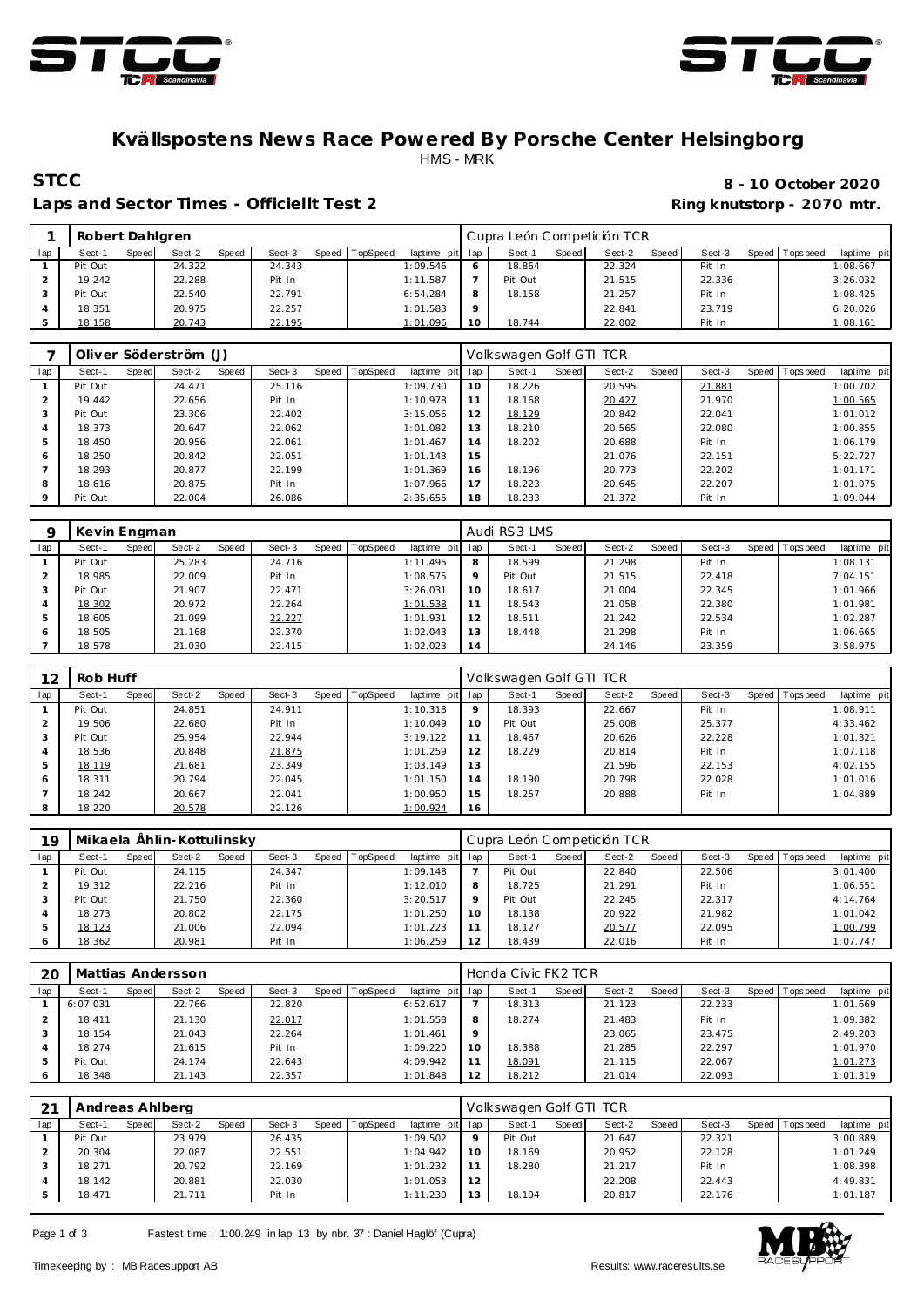



### **Kvällspostens News Race Powered By Porsche Center Helsingborg** HMS - MRK

#### **STCC 8 - 10 October 2020** Laps and Sector Times - Officiellt Test 2 **Ring knutstorp** - 2070 mtr.

| 6 <sup>1</sup> | Pit Out | 21.979 | 22.474 | 3:56.577 | 14              | 18.104 | 21.023 | Pit In | 1:09.254 |
|----------------|---------|--------|--------|----------|-----------------|--------|--------|--------|----------|
| $\overline{7}$ | 18.003  | 20.691 | 21.977 | 1:00.671 | $15 -$          |        | 22.940 | 23.541 | 2:46.368 |
| - 8            | 18.060  | 21.756 | Pit In | 1:10.474 | 16 <sub>1</sub> |        |        |        |          |

| 22      | Albin Wärnelöv |       |        |       |        |                |             |     | Hyundai i30 N TCR |       |        |       |        |                   |             |
|---------|----------------|-------|--------|-------|--------|----------------|-------------|-----|-------------------|-------|--------|-------|--------|-------------------|-------------|
| lap     | Sect-1         | Speed | Sect-2 | Speed | Sect-3 | Speed TopSpeed | laptime pit | lap | Sect-1            | Speed | Sect-2 | Speed | Sect-3 | Speed   Tops peed | laptime pit |
|         | Pit Out        |       | 26.017 |       | 24.056 |                | 1:11.076    | 10  | 18.169            |       | 20.950 |       | 22.413 |                   | 1:01.532    |
|         | 20.505         |       | 21.691 |       | 22.456 |                | 1:04.652    |     | 18.126            |       | 21.303 |       | 22.502 |                   | 1:01.931    |
| 3       | 18.179         |       | 21.331 |       | Pit In |                | 1:06.438    | 12  | 18.421            |       | 21.413 |       | Pit In |                   | 1:08.919    |
| 4       | Pit Out        |       | 25.224 |       | 22.314 |                | 2:28.077    | 13  | Pit Out           |       | 22.628 |       | 22.422 |                   | 3:14.042    |
| 5       | 18.138         |       | 21.165 |       | 22.128 |                | 1:01.431    | 14  | 18.295            |       | 21.096 |       | 22.295 |                   | 1:01.686    |
| 6       | 18.040         |       | 20.976 |       | 22.228 |                | 1:01.244    | 15  | 18.138            |       | 20.788 |       | 22.284 |                   | 1:01.210    |
|         | 18.280         |       | 20.983 |       | 22.163 |                | 1:01.426    | 16  | 18.092            |       | 21.910 |       | 22.580 |                   | 1:02.582    |
| 8       | 18.136         |       | 21.226 |       | Pit In |                | 1:09.749    | 17  | 18.126            |       | 21.027 |       | 22.397 |                   | 1:01.550    |
| $\circ$ | Pit Out        |       | 21.047 |       | 22.398 |                | 3:29.242    | 18  | 18.749            |       | 21.813 |       | Pit In |                   | 1:08.769    |

| 37  | Daniel Haglöf |       |        |       |        |                |             |         | Cupra León Competición TCR |       |        |       |        |                   |             |
|-----|---------------|-------|--------|-------|--------|----------------|-------------|---------|----------------------------|-------|--------|-------|--------|-------------------|-------------|
| lap | Sect-1        | Speed | Sect-2 | Speed | Sect-3 | Speed TopSpeed | laptime pit | lap     | Sect-1                     | Speed | Sect-2 | Speed | Sect-3 | Speed   Tops peed | laptime pit |
|     | Pit Out       |       | 24.230 |       | 24.199 |                | 1:08.822    | $\circ$ | 19.002                     |       | 22.476 |       | Pit In |                   | 1:13.126    |
| 2   | 19.599        |       | 22.501 |       | Pit In |                | 1:14.368    | 10      | Pit Out                    |       | 22.916 |       | Pit In |                   | 3:10.896    |
| 3   | Pit Out       |       | 27.564 |       | 23.539 |                | 4:40.509    | 11      |                            |       | 30.467 |       | 24.405 |                   | 5:07.307    |
| 4   | 18.689        |       | 21.045 |       | 22.165 |                | 1:01.899    | 12      | 18.396                     |       | 20.651 |       | 22.071 |                   | 1:01.118    |
| 5   | 18.256        |       | 20.570 |       | 22.395 |                | 1:01.221    | 13      | 18.083                     |       | 20.222 |       | 21.944 |                   | 1:00.249    |
| 6   | 18.337        |       | 20.864 |       | 22.084 |                | 1:01.285    | 14      | 18.371                     |       | 22.875 |       | Pit In |                   | 1:12.767    |
|     | 18.405        |       | 20.859 |       | 22.186 |                | 1:01.450    | 15      |                            |       | 23.850 |       | 23.108 |                   | 1:36.222    |
| 8   | 18.234        |       | 20.660 |       | 22.165 |                | 1:01.059    | 16      |                            |       |        |       |        |                   |             |

| 45             | Emil Persson |       |        |       |        |       |                 |             |     | Volkswagen Golf GTI TCR |       |        |       |        |                |             |
|----------------|--------------|-------|--------|-------|--------|-------|-----------------|-------------|-----|-------------------------|-------|--------|-------|--------|----------------|-------------|
| lap            | Sect-1       | Speed | Sect-2 | Speed | Sect-3 | Speed | <b>TopSpeed</b> | laptime pit | lap | Sect-1                  | Speed | Sect-2 | Speed | Sect-3 | Speed Topspeed | laptime pit |
|                | Pit Out      |       | 25.617 |       | 23.627 |       |                 | 1:08.499    | 11  | 18.360                  |       | 21.188 |       | Pit In |                | 1:07.824    |
| 2              | 20.040       |       | 22.017 |       | 22.518 |       |                 | 1:04.575    | 12  | Pit Out                 |       | 21.967 |       | 22.634 |                | 2:45.250    |
| 3              | 18.455       |       | 21.439 |       | 22.509 |       |                 | 1:02.403    | 13  | 18.161                  |       | 20.724 |       | 22.393 |                | 1:01.278    |
| 4              | 18.301       |       | 21.109 |       | 22.411 |       |                 | 1:01.821    | 14  | 18.182                  |       | 20.839 |       | 22.195 |                | 1:01.216    |
| 5              | 18.379       |       | 21.213 |       | 22.473 |       |                 | 1:02.065    | 15  | 18.149                  |       | 21.087 |       | 22.250 |                | 1:01.486    |
| 6              | 18.384       |       | 20.922 |       | 22.341 |       |                 | 1:01.647    | 16  | 18.158                  |       | 21.685 |       | Pit In |                | 1:07.046    |
| $\overline{ }$ | 18.278       |       | 20.840 |       | 22.283 |       |                 | 1:01.401    | 17  |                         |       | 26.103 |       | 24.916 |                | 3:47.607    |
| 8              | 18.473       |       | 21.032 |       | 22.466 |       |                 | 1:01.971    | 18  | 18.262                  |       | 20.832 |       | 22.183 |                | 1:01.277    |
| $\circ$        | 18.345       |       | 21.109 |       | 22.427 |       |                 | 1:01.881    | 19  | 17.932                  |       | 20.615 |       | 22.146 |                | 1:00.693    |
| 10             | 18.299       |       | 21.132 |       | 22.461 |       |                 | 1:01.892    | 20  | 18.824                  |       | 23.479 |       | Pit In |                | 1:12.036    |

| 48  | Mikael Karlsson |       |        |       |        |       |                 |             |         | Volkswagen Golf GTI TCR |       |        |       |        |                |             |
|-----|-----------------|-------|--------|-------|--------|-------|-----------------|-------------|---------|-------------------------|-------|--------|-------|--------|----------------|-------------|
| lap | Sect-1          | Speed | Sect-2 | Speed | Sect-3 | Speed | <b>TopSpeed</b> | laptime pit | lap     | Sect-1                  | Speed | Sect-2 | Speed | Sect-3 | Speed Topspeed | laptime pit |
|     | Pit Out         |       | 24.910 |       | 25.457 |       |                 | 1:11.869    | 8       | 19.313                  |       | 21.651 |       | Pit In |                | 1:13.002    |
|     | 23.143          |       | 23.746 |       | 24.778 |       |                 | 1:11.667    | $\circ$ | Pit Out                 |       | 21.727 |       | 22.463 |                | 4:56.214    |
| 3   | 20.823          |       | 22.328 |       | 22.953 |       |                 | 1:06.104    | 10      | 18.243                  |       | 21.645 |       | 22.457 |                | 1:02.345    |
|     | 19.241          |       | 21.477 |       | 23.282 |       |                 | 1:04.000    |         | 18.597                  |       | 20.978 |       | 22.005 |                | 1:01.580    |
| 5   | 19.386          |       | 21.715 |       | 22.653 |       |                 | 1:03.754    | 12      | 18.358                  |       | 20.757 |       | 22.348 |                | 1:01.463    |
| 6   | 18.682          |       | 26.904 |       | Pit In |       |                 | 1:19.344    | 13      | 18.655                  |       | 21.351 |       | Pit In |                | 1:09.264    |
|     | Pit Out         |       | 22.695 |       | 23.486 |       |                 | 2:52.501    | 14      |                         |       | 27.892 |       | Pit In |                | 4:44.826    |

| 51  | Hannes Morin (J) |       |        |       |        |       |                 |             |     | Audi RS3 LMS |       |        |       |        |  |                   |             |  |
|-----|------------------|-------|--------|-------|--------|-------|-----------------|-------------|-----|--------------|-------|--------|-------|--------|--|-------------------|-------------|--|
| lap | Sect-1           | Speed | Sect-2 | Speed | Sect-3 | Speed | <b>TopSpeed</b> | laptime pit | lap | Sect-1       | Speed | Sect-2 | Speed | Sect-3 |  | Speed   Tops peed | laptime pit |  |
|     | Pit Out          |       | 25.798 |       | Pit In |       |                 | 1:18.701    | 8   | Pit Out      |       | 24.748 |       | Pit In |  |                   | 3:06.095    |  |
|     | Pit Out          |       | 25.564 |       | 25.124 |       |                 | 3:38.434    | 9   | Pit Out      |       | 24.479 |       | 22.243 |  |                   | 3:19.741    |  |
|     | 18.771           |       | 21.550 |       | 22.700 |       |                 | 1:03.021    | 10  | 17.905       |       | 20.832 |       | 22.219 |  |                   | 1:00.956    |  |
|     | 18.457           |       | 21.161 |       | 22.715 |       |                 | 1:02.333    | 11  | 18.043       |       | 22.491 |       | Pit In |  |                   | 1:10.592    |  |
|     | 18.400           |       | 21.445 |       | 22.873 |       |                 | 1:02.718    | 12  |              |       | 21.452 |       | 22.406 |  |                   | 5:50.437    |  |
| 6   | 18.618           |       | 21.818 |       | 22.877 |       |                 | 1:03.313    | 13  | 18.190       |       | 23.779 |       | Pit In |  |                   | 1:13.421    |  |
|     | 18.444           |       | 21.733 |       | Pit In |       |                 | 1:10.135    | 14  |              |       |        |       |        |  |                   |             |  |

| 70  | sac Aronsson (J) |       |        |       |        |       |                 |                 |                | Volkswagen Golf GTI TCR |       |        |       |        |       |            |             |
|-----|------------------|-------|--------|-------|--------|-------|-----------------|-----------------|----------------|-------------------------|-------|--------|-------|--------|-------|------------|-------------|
| lap | Sect-1           | Speed | Sect-2 | Speed | Sect-3 | Speed | <b>TopSpeed</b> | laptime pit lap |                | Sect-1                  | Speed | Sect-2 | Speed | Sect-3 | Speed | l Topspeed | laptime pit |
|     | Pit Out          |       | 24.793 |       | 24.406 |       |                 | 1:10.438        | 10             | Pit Out                 |       | 21.775 |       | 22.691 |       |            | 3:03.957    |
|     | 19.097           |       | 21.844 |       | 22.627 |       |                 | 1:03.568        |                | 18.365                  |       | 21.647 |       | 22.700 |       |            | 1:02.712    |
|     | 18.716           |       | 21.746 |       | 22.623 |       |                 | 1:03.085        | 12             | 18.414                  |       | 21.698 |       | 22.725 |       |            | 1:02.837    |
|     | 18.466           |       | 21.549 |       | 22.579 |       |                 | 1:02.594        | 13             | 20.097                  |       | 24.898 |       | 25.665 |       |            | 1:10.660    |
|     | 18.410           |       | 21.465 |       | 22.459 |       |                 | 1:02.334        | $\overline{4}$ | 23.921                  |       | 24.358 |       | Pit In |       |            | 1:19.016    |

Page 2 of 3 Fastest time : 1:00.249 in lap 13 by nbr. 37 : Daniel Haglöf (Cupra)